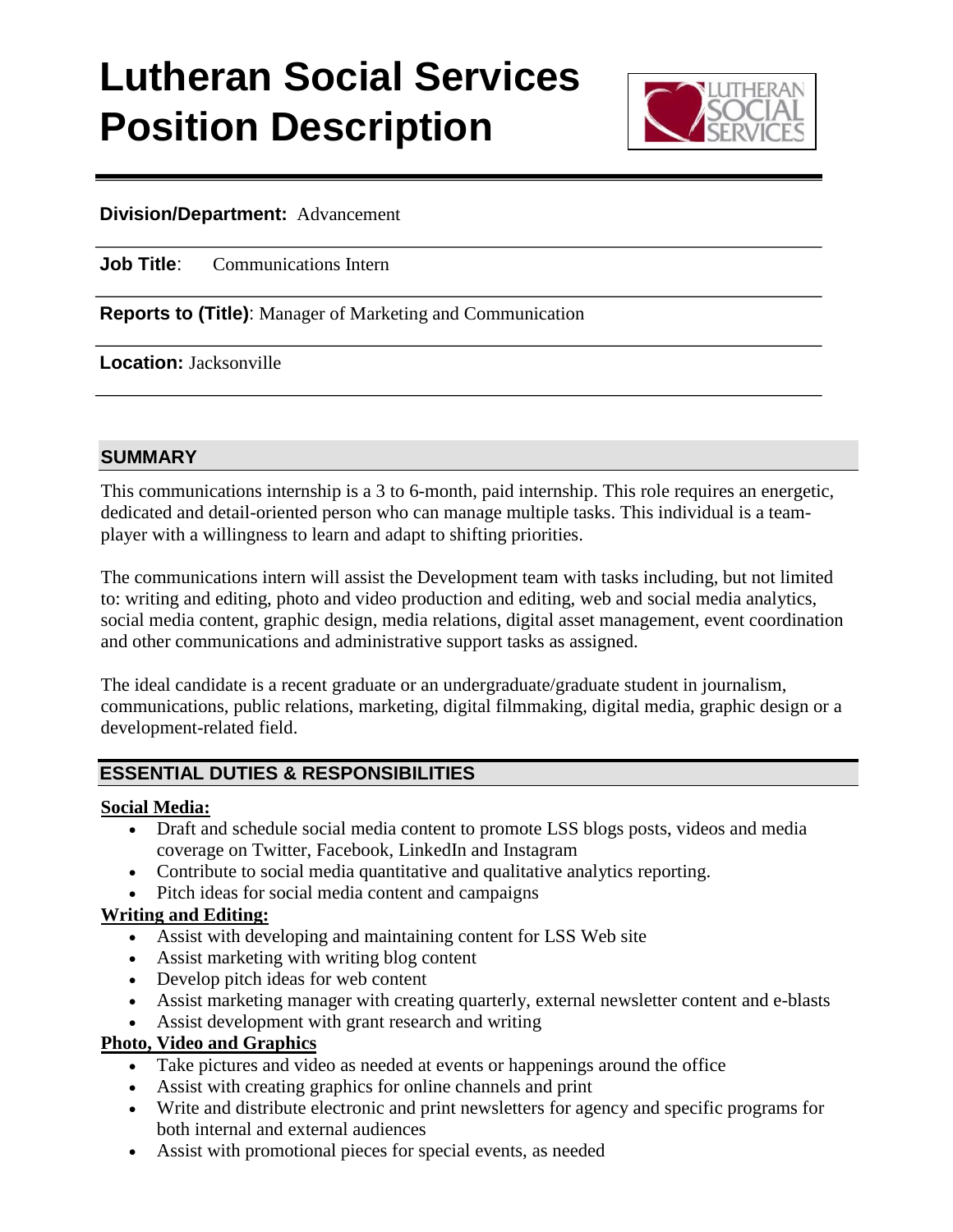- Develop collateral materials and display pieces for trade show booth displays
- Represent LSS-Jax at trade show type events, as needed
- Develop videos and PowerPoint presentations for promotional and training purposes
- Assist with grant research and writing

# **WORK EXPERIENCE & JOB-RELATED SKILLS (Required/Preferred)**

#### **Required**:

•

- Excellent oral and written communications skills, including a knowledge of grammar, punctuation and sentence structure
- Ability to adapt voice to different audiences
- Excellent organization skills with attention to detail and ability to multi-task
- Ability to work in partnership with other team members
- Proficient computer skills

# **Lutheran Social Services Position Description**



#### **WORK ENVIRONMENT/PHYSICAL DEMANDS**

Reasonable accommodations may be made to enable individuals with disabilities to perform the essential functions.

| Activity:                      | mobility $\boxtimes$ climbing<br>standing $\Box$ sitting<br>⊠<br>$\boxtimes$ balancing $\Box$<br>ப |  |  |
|--------------------------------|----------------------------------------------------------------------------------------------------|--|--|
| (if more than $2+$ hours per   | ⊠<br>behding<br>_writing<br>crawling<br>squatting<br>filing                                        |  |  |
| twisting day)                  | ⊠                                                                                                  |  |  |
| Lifting to include:            | $2660$ lbs. $\Box$<br>up to $\text{tdlbs}$ . $\Box$ 11-25 lbs.<br>$61 - 75$ lbs.<br>⊿over 75       |  |  |
|                                | Jibs. pushing<br>pulling<br>carrying                                                               |  |  |
| Environmental Conditions: cold | Meat wet and/or humid Moisy vibration fumes dus dolors mists                                       |  |  |
| Sensory:                       | $\Box$ hearing to convers $\boxtimes$ hearing to use telephone $\Box$<br>talking                   |  |  |
|                                | tasting/smelling $\boxtimes$ reading distance 1-5ft. reading distance 10-30ft.                     |  |  |
| Driving:                       | incidental driver regular drive $\not\approx$                                                      |  |  |
| Keying:                        | ∏Occasionally (2-3 hours weekly)<br>Frequently (2-3 hours daily)                                   |  |  |
|                                | Continuously (4+ hours day)                                                                        |  |  |
| Safety:                        | lists specifics                                                                                    |  |  |

Willing to use private vehicle to safely transport clients